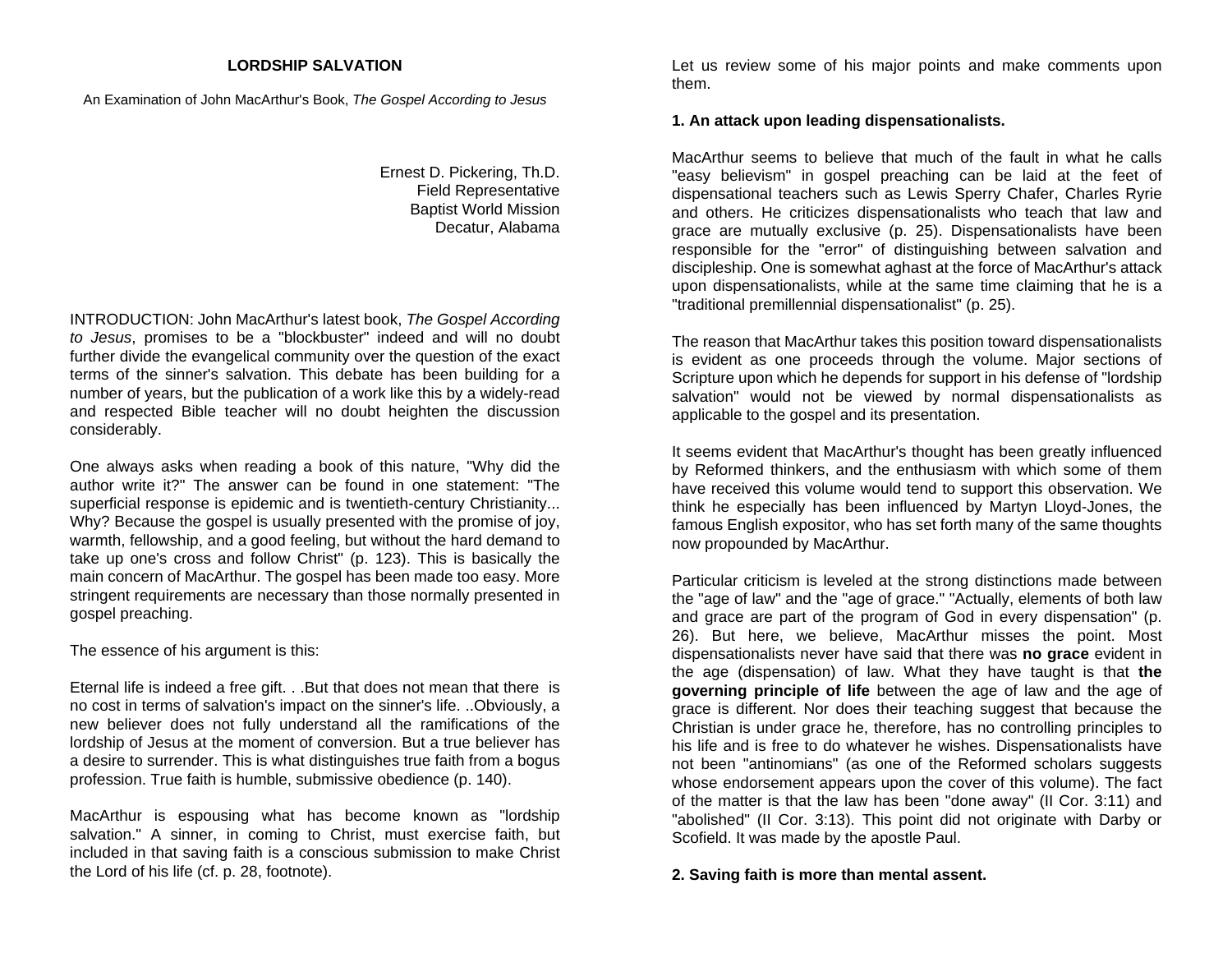A number of times, in various ways, this emphasis is given. Saving faith is "more than just understanding the facts and mentally acquiescing" (p. 31). We do not know any fundamental preachers of the gospel who would disagree with that statement. We never have heard any reputable gospel preacher ever teach otherwise. The old Scofield Bible declared that "faith is personal trust, apart from meritorious works, in the Lord Jesus Christ" (p. 1302, Scofield Bible). The **Ryrie Study Bible** declares, "Both Paul and James define faith as a living, productive trust in Christ" (note on James 2:14).

In this connection MacArthur laments, "Contemporary Christendom too often accepts a shallow repentance that bears no fruit" (p. 96). This theme recurs over and over again in the book. The recommended cure for this malady is to require more of the seeking sinner than the Bible requires. Instead of "merely" believing on the finished work of Christ, the inquiring soul must also be willing to have Christ as Lord over every area of his life. It seems evident upon an examination of this thesis that those who espouse it are adding something to the gospel that is not in the Scriptures. Charles Ryrie was certainly on target when he wrote, "The message of faith only and the message of faith plus commitment of life cannot both be the gospel. . ." (**Balancing the Christian Life**, p. 170).

It is at this point that MacArthur's view of repentance should be mentioned. He places great emphasis upon repentance and indicts modern gospel preachers with possessing an incorrect view of it. While accepting repentance as a part of saving faith, he says, "It is a redirection of the human will, a purposeful decision to forsake all unrighteousness and pursue righteousness instead" (p. 163). "No evangelism that omits the message of repentance can properly be called the gospel. . ." (p. 167).

The word "repent" in the New Testament means "to have another mind, to change the mind." True repentance is to have a change of mind regarding sin, God and the Lord Jesus Christ. Repentance is not an act separate from saving faith but a part of it. When I believe on the Savior, I am repenting of my sins. One cannot "believe" in the New Testament sense of that word without also "repenting." To "believe" does not mean "to be willing to give up all that is displeasing to God." It means to accept with all the heart what the Bible says about my sin and about Christ's sacrifice for me.

#### **3. The distinction commonly made between the carnal Christian and the spiritual Christian is invalid.**

This is a familiar theme, particularly among Reformed theologians such as Lloyd Jones, mentioned earlier. Their impression seems to be that if one admits to the existence of "carnal Christians," one is merely seeking to find a way to excuse the loose living of professing believers. MacArthur sees this distinction as intertwined with the teaching that there may be a difference between a person who is saved and a person who has decided to become a disciple. To him every believer is <sup>a</sup>"disciple."

In the first place, those who speak of "carnal" Christians arc only employing the terminology of Scripture. Paul speaks of those believers who are "carnal" (fleshly, I Cor. 3:1) and speaks of the evidence of such a condition in the verses that follow. While brethren may deny the existence of such an individual, we would venture to say that a considerable number of examples could be found in their own churches! One is not going to make "carnal" Christians vanish simply by demanding that saving faith include surrender to the Lordship of Christ. Even if that were done, it would not guarantee that the new convert would submit to the Lordship of Christ when confronted with a specific demand. If he did not do so, he would become a "carnal" Christian, walking according to the flesh and not the Spirit.

In his zeal to defend his view, we believe our brother has made some extreme statements which do not describe properly the vast majority of fundamental gospel preachers of our acquaintance. "Anyone who says he has 'accepted Christ' is enthusiastically received as a Christian, even if his supposed faith later gives way to a persistent pattern of disobedience, gross sin, or hostile unbelief" (p. 97). In his footnote explanation of I Corinthians 3:3, MacArthur does admit that the Corinthian believers were "behaving in a carnal way" (p. 97). Perhaps we have missed some subtle distinction, but we fail to see the difference between "behaving in a carnal way" and being a "carnal Christian."

#### **4. Evangelistic appeals are suspect.**

"It may surprise you to learn that Scripture never once exhorts sinners to 'accept Christ".' (p. 106). We are guilty, says the writer, of employing incorrect terminology when we plead with sinners to "accept Jesus Christ as your personal Savior" (p. 106). In citing John 1:11-12, the point is made that "receiving Christ" is more than "accepting him" (p. 106, footnote). The explanation of the difference, however, is less than satisfactory. In an apparent reference to the problem of the **ordo salutis** (the order of salvation), MacArthur declares: "Thus conversion is not simply a sinner's decision for Christ; it is first the sovereign work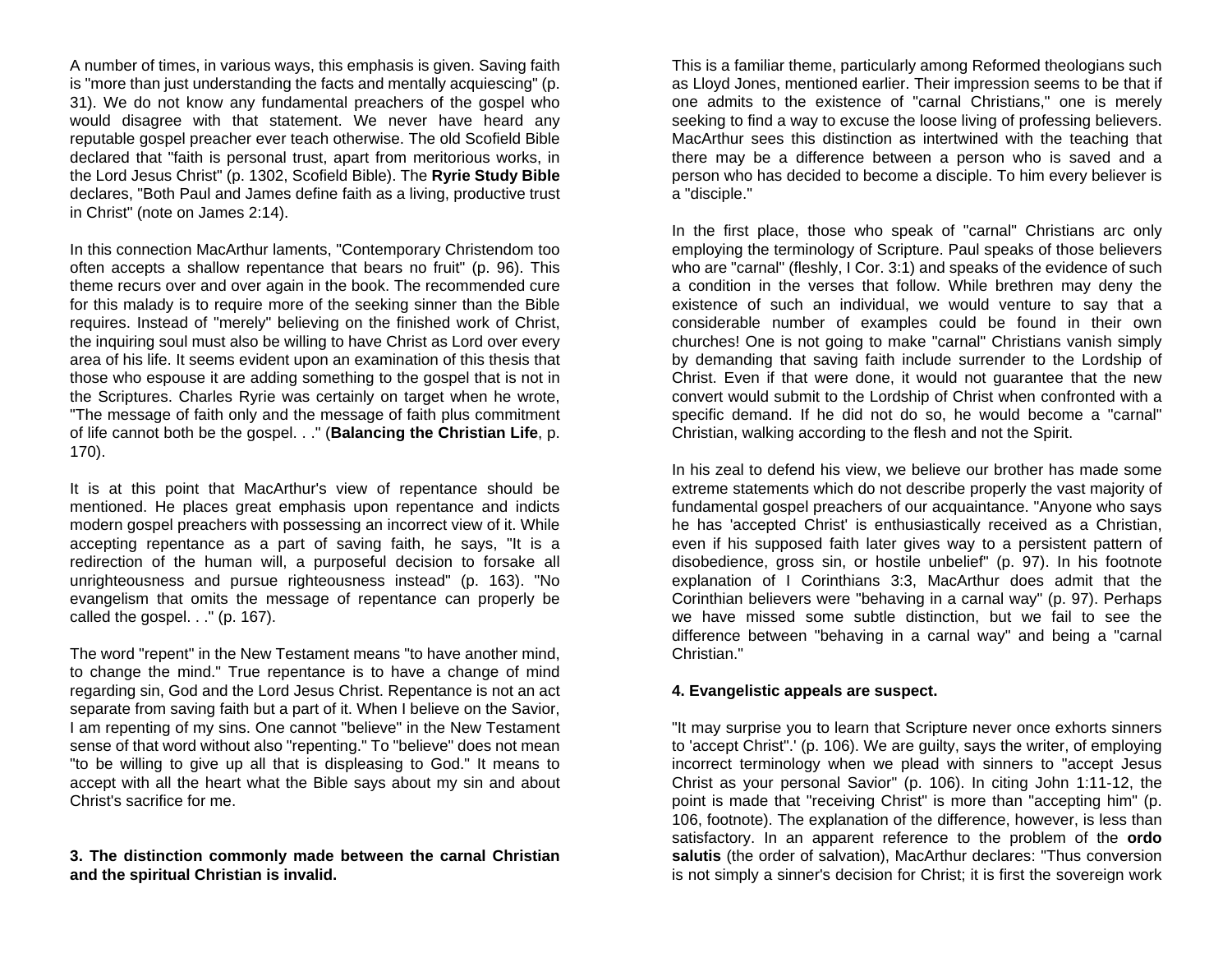of God in transforming the individual" (p. 107). We gather that perhaps he is teaching that regeneration precedes faith. Nevertheless, whatever his view may be on that, it cannot be denied that the sinner must make a decision. We must "believe on the Lord Jesus Christ." He must"repent and believe the gospel." The Bible emphasizes the call to the sinner. Christ condemned the sinners of His day by saying, "Ye will not come to me, that ye might have life" (Jn. 5:40). While it is God that saves, there is still a responsibility to come, and we, as faithful witnesses, must issue that invitation.

## **5. The saving gospel was a principal part of Christ's message while on earth.**

It is a mistake of the worst sort to set the teachings of Paul and the apostles over against the words of our Lord and imagine that they contradict one another or speak to different dispensations. . .While Jesus' gospel was not yet fully completed until his death and resurrection, the elements of it were all clear in His preaching (p. 214).

This is a very strange statement indeed for one who claims to be a dispensationalist. As MacArthur himself has admitted in this very section there was no gospel to proclaim until it was produced through the vicarious death of the Savior and His resurrection from the tomb. How would the Jews in the land of Palestine who heard Christ'spreaching be capable of believing "good news" which, at that period in time, was nonexistent except in prophetic utterances? Gospel preachers were to go to the ends of the earth with the saving message **following** Christ's death, resurrection, and His provision of the Holy Spirit to empower the witnesses (Luke 24:45-49). We believe it is our brother who wrote the above who has made the "mistake" and notthose who have been, and do, make a distinction between the dispensation of law, under which Christ conducted His earthly ministry, and the dispensation of grace, under which we labor today.

MacArthur finds the saving gospel of Christ in very strange places. For instance, Christ exhorted men thusly, "Whosoever will come after me, let him deny himself and take up his cross, and follow me" (Mark 8:34). MacArthur states, "The explicit subject is eternal life and salvation" (p. 135). Here is a failure to see the distinction between **salvation** and **discipleship**. Salvation is free; discipleship is costly. Salvation comes by **receiving** the work of the cross; discipleship is evidenced by **bearing** the cross (daily submission to the will of God). Christ here is not giving instructions about how to go to heaven, but how those who know they are going to heaven should follow Him.

Of the parable of the landowner who hires men at various hours of the

day and then pays them the same wages (Matt. 20:1-16) MacArthur declares, "The issue here is the equality of eternal life" (p. 146). One looks in vain, however, in this parable for any delineation of the gospel nor any reference to the bestowment of eternal life. The parable deals with the sovereign distribution of **rewards** for service, not the apportionment of salvation. MacArthur sees no distinction between Christ's presentation of the kingdom and the message of the gospel. "When Jesus proclaimed His kingdom, He was preaching salvation" (p. 89). He says further that "the essence of Jesus' message was always the gospel of salvation" (p. 90).

While there are shades of difference among dispensationalists as to the interpretation of the Sermon on the Mount, none, to this writer's knowledge, supports the concepts that MacArthur advances. He says the sermon on the Mount contains "pure gospel" (p. 179) and, with His appeal in Matthew 7:13-14 about entering in at the narrow gate, Christ "brings the Sermon on the Mount to its evangelistic climax" (p. 179). How this could be is puzzling indeed. Where is the "evangel" in the Sermon on the Mount? There is no gospel there at all. It was not intended to be a gospel presentation, but was addressed to His own disciples who already were believers.

In his discussion of the wide and narrow gates, the writer sees the teaching as combating "the modern notion that salvation is easy" (p. 182). This same thought is repeated in various places in the book. Christ's words in Matthew 7, it is said, contradict the popular teaching "that becoming a Christian is only a matter of believing some facts, signing on a dotted line, walking an aisle, raising a hand, or praying the right prayer" (p. 182). While some careless and superficial zealots perhaps could be accused of such notions, it is but a caricature of the multitudes of serious-minded and concerned evangelists and evangelistic pastors who call upon sinners to obey the New Testament command, "Believe on the Lord Jesus Christ and you shall be saved" (Acts 16:31). By such an exhortation they do not mean to merely "believe some facts." They mean that the godless sinner should receive, believe upon, a wonderful Person Who has provided salvation by grace for him. They mean that there should be a definite act of faith which rests solely upon the work of the Savior.

What is the Biblical definition of the gospel? "Christ died for our sins... was buried, and. . .rose again" (I Cor. 15:3-4). This message is not the same as the Sermon on the Mount or a call for crossbearing. The message of the gospel is a message of free grace flowing from the cross of Calvary and appropriated by the simple faith of the sinner.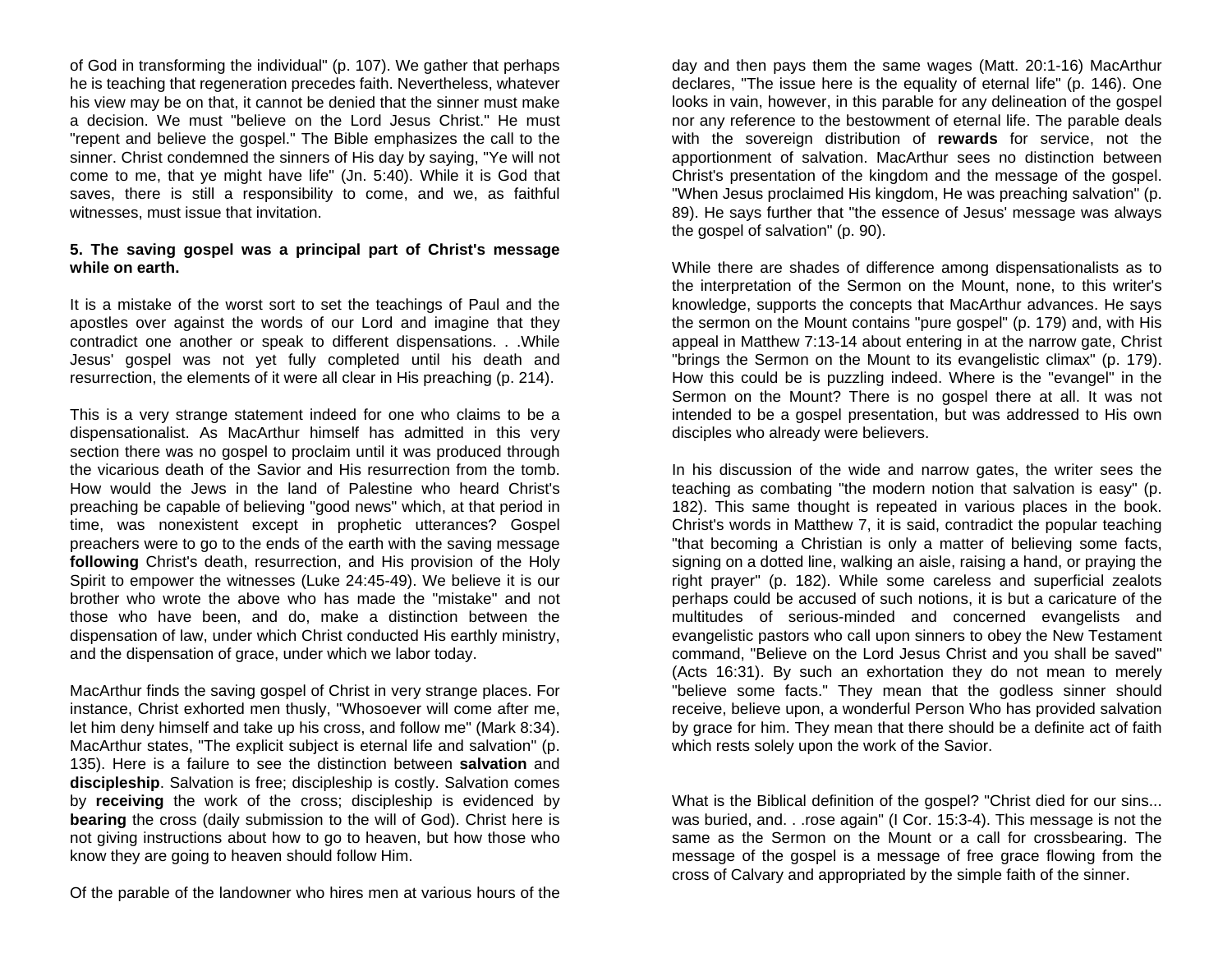Is it an "easy" gospel? It depends upon what you mean by that statement. It was certainly not "easy" in its procurement. The price, the suffering and death of the infinite Son of God, was great. If one means by the word "easy" that it is "simple," that is, uncomplicated and free to the sinner, our answer would be, "Yes, it is easy." If one means by use of the word "easy" that proponents of salvation by faith alone condone a life of sinful abandon after one's salvation, our answer would be that of the apostle Paul, "God forbid!" While MacArthur excoriates dispensationalists whom he claims have a loose view of the demands of salvation, we do not believe that is a fair and balanced view of what leading dispensationalists have taught. In the footnote commenting on I John 3:4, 6, 9, the **New Scofield Bible** says,

Here and in similar places in this Epistle the Greek verb has the force of a continuous present tense. . .and thus denotes a person's habitual attitude toward sin as expressed in his practice or non-practice of it... he is stressing the fact that a Christian cannot keep on practicing sin, because he is born of God (Footnote on I Jn. 3:4, p. 1307).

While the view of Zane Hodges (**The Gospel Under Siege**) and perhaps some other dispensationalists may differ from the view just quoted, the Scofield footnote, represents a solid and widely-held view among dispensationalists. J. Ronald Blue, the commentator on the Book of James in **The Bible Knowledge Commentary**, a commentary with a dispensational approach, in discussing the relationship between faith and works says simply, "Spiritual works are the evidence, not the energizer, of sincere faith" (**The Bible Knowledge Commentary**, II. 826). Those who are preaching the gospel of saving grace do not for one moment condone a life of sinful abandon on the part of a believer.

#### **6. Opponents of the concept of "lordship salvation" are antinomian.**

While mentioned earlier, we return for further comments. The term "antinomian" may mean different things to different people. Historically it has often been used to describe persons who repudiate any necessity for adherence to moral standards on the part of a child of God. MacArthur declares, "The teaching that Christians are freed from observing any moral law is rampant in today's evangelical community" (p. 190). We believe our brother again has overstepped himself in his zeal to correct what he feels are excesses or weaknesses in Biblebelieving churches. He has made a very exaggerated statement. Certainly most strong fundamental gospel preachers believe that there are high moral standards incumbent upon the believer. Perhaps behind this statement lies the notion, forwarded strongly by those of Reformed

persuasion, that because dispensationalists teach that a believer is not under the authority and requirements of the Mosaic law, they therefore are advocating, in effect, a complete freedom from all moral requirements. Such is definitely not the case. Because believers are free from the burden of observing the Mosaic law, this does not give them the freedom to observe **no** rules.

God's grace teaches us that we are to deny "ungodliness and worldly lusts" and are to live "soberly, righteously and godly in this present world" (Titus 2:12). We do not have to enslave New Testament believers again to the Mosaic law in order to have righteousness produced in them. Righteousness is produced in the believer by grace, not by law (Rom. 8:3- 6).

# **7. Personal salvation requires a "willingness to surrender to (Christ) as Lord"** (p. 207).

In demonstration of this thesis, MacArthur cites four basic passages: Acts 2:21; 2:36; 16:31, and Romans 10:9-10. He feels that all of these passages "include indisputably the lordship of Christ as part of the gospel to be believed for salvation" (p. 207).

The title "Lord" is used in all of these passages for Christ. The question is, What does the term mean in these contexts, and how does such meaning apply to the terms of salvation? In practical terms, if a man who has smoked all of his adult life inquires about how he may be saved, should he be told that he must give up his smoking as a demonstration of his yieldedness to Christ as Lord and as a condition to his salvation? Does the appeal, "Believe on the Lord Jesus Christ" (Acts 16:31) mean "Surrender all parts of your life to Christ" or does it mean, "Rest in the finished work of Christ, which was accomplished for you?" We believe it means the latter. The term "Lord," as used of Jesus in these passages is not emphasizing **His right to enthronement** but **His identity as deity**. Charles Ryrie, I believe, is correct when he states that in the term "Lord," as used in these salvation passages, "deity is the principle emphasis and the focal point of faith as far as salvation from sin is concerned" (**Balancing the Christian Life**, p. 176). The term "Lord," as used in gospel appeals in the New Testament, speaks of an inherent position and quality which Christ possesses and not of an act of surrender on the part of the believing sinner.

One of the chief objections to the notion of "lordship salvation" is that it adds to the gospel of grace. It requires something of the sinner which the Scriptures do not require. The message of salvation by grace